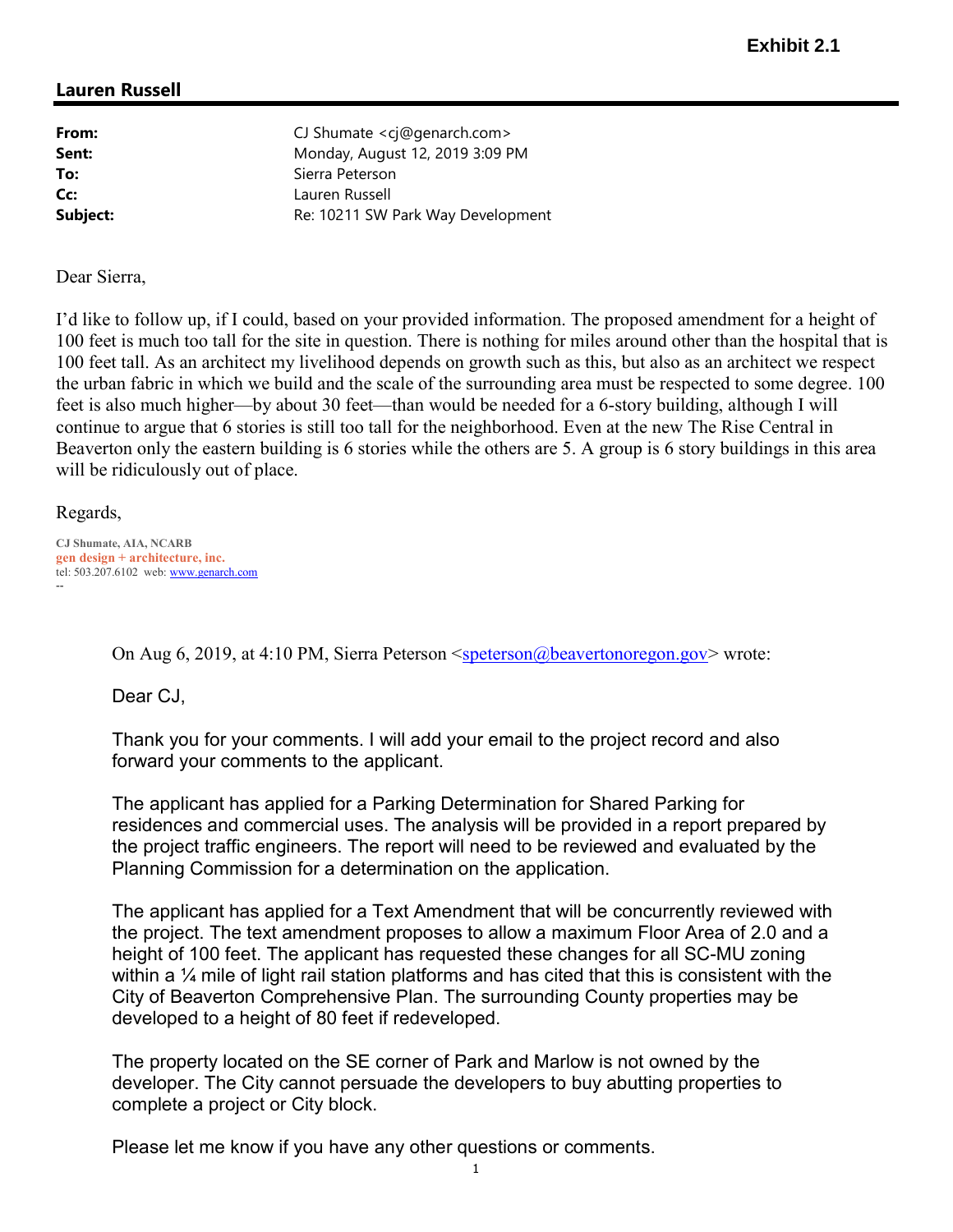Thank you,

Sierra Peterson Associate Planner | Community Development City of Beaverton 12725 SW Millikan Way| PO Box 4755 | Beaverton OR 97076-4755 p: (503)526-2652 | www.beavertonoregon.gov

<image001.jpg>

From: CJ Shumate <cj@genarch.com> Sent: Tuesday, August 6, 2019 3:35 PM To: Sierra Peterson <speterson@beavertonoregon.gov> Cc: Lauren Russell <lrussell@beavertonoregon.gov> Subject: Re: 10211 SW Park Way Development

Thank you, that was very helpful. I am an architect and live about a 1/4 mile away near Ridgewood Elementary. Overall I am supportive of a redevelopment of this property, the current facility is not aging well nor being well maintained. I do have a couple of questions and comments, however. Is there any proper forum for feedback on this project?

One, is the development able to take advantage of any parking reductions due to its proximity to a transit center? While this makes sense for urban locations where residents may not own vehicles, I don't believe it makes sense for a residential suburb. While some residents will use mass transit for weekday commuting I bet these are people who own cars and will use them for shopping trips, weekend excursions, etc. This location is not as walkable as, say, The Rise Central. As such, it's important to make sure parking is more than adequate. I was pleased to see parking garages are included in the project, however it appears to be just one level of parking that does not extend under the central plaza. That does not appear to be sufficient for 5-6 stories of residential units, which means residents will park on the surface lot which will reduce parking options for those visiting the commercial establishments. For a good example see The Timberland shopping center. Granted, that one has no residential component and does have a full grocery store, but it has proven very popular and parking can sometimes be challenging.

Two, the height of the development is far out of character for the surrounding neighborhood. The tallest building is the medical office on the corner of SW Park and Marlow, which is essentially 4 stories. All other buildings in the area are a maximum of 2 stories. What is the maximum building height per zoning code? 6 stories will dwarf everything within sight, 4-5 stories would be more appropriate to the context. I could more easily see a 6 story development north of the Peterkort shopping center on Barnes.

Three is outside the purview of this project but the old gas station on the SE corner of Park and Marlow looks bad now and will really look awful when this new development is finished. Is there any way to persuade the owner to develop the property?

Regards,

CJ Shumate, AIA, NCARB gen design + architecture, inc. tel: 503.207.6102 web: www.genarch.com --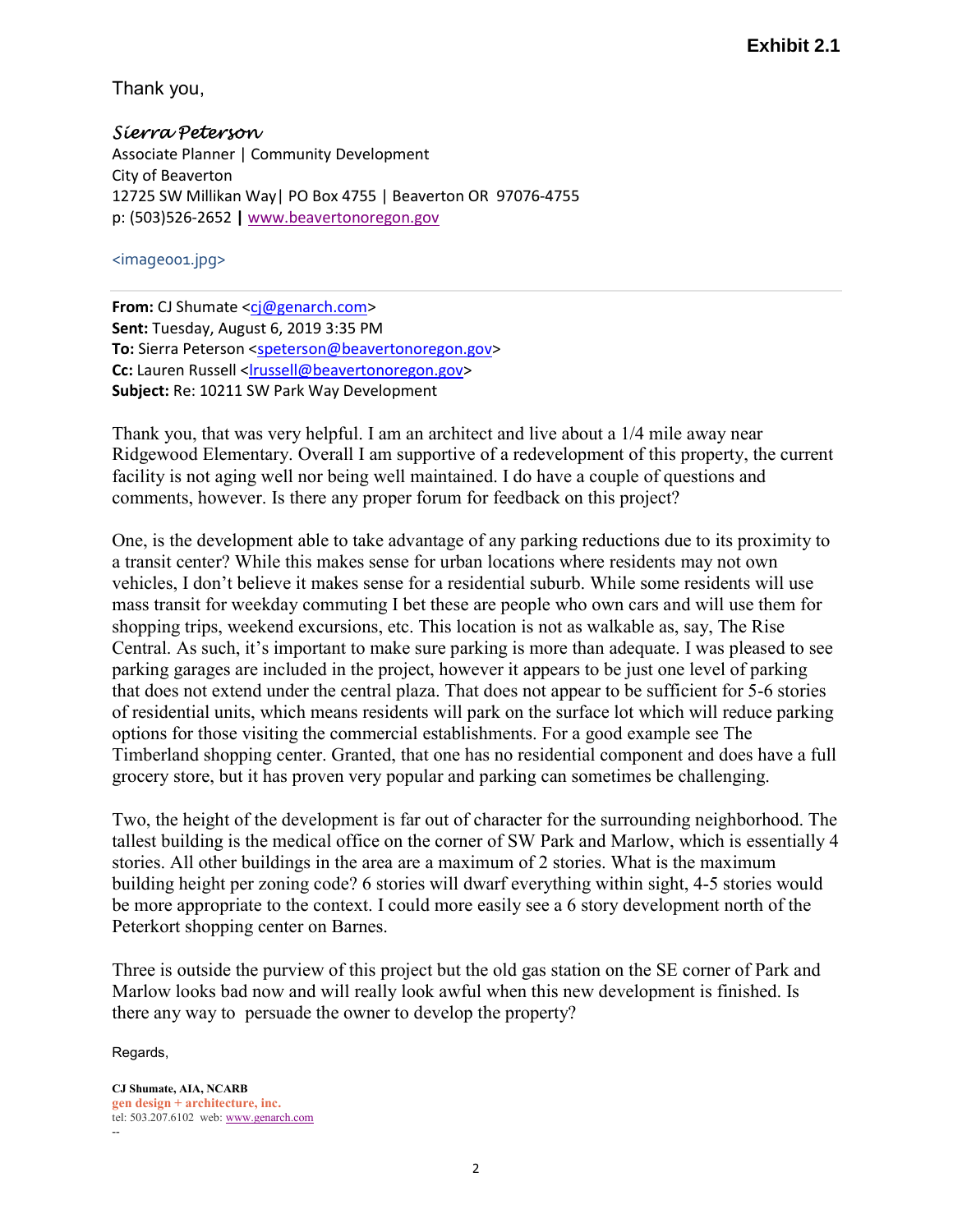On Aug 6, 2019, at 2:49 PM, Sierra Peterson  $\leq$  speterson $\omega$ beavertonoregon.gov> wrote:

#### Good Afternoon,

The applicant for the project has submitted an application for completeness review. The application materials are not available on the City's website right now, but I have attached their Neighborhood Meeting information for your review. Please let me know if you have any questions. Thank you,

## Sierra Peterson

Associate Planner | Community Development City of Beaverton 12725 SW Millikan Way| PO Box 4755 | Beaverton OR 97076-4755 p: (503)526-2652 | www.beavertonoregon.gov

### <image001.jpg>

From: Mailbox CDD Planning <MailboxCEDDPlanning@beavertonoregon.gov> Sent: Tuesday, August 6, 2019 2:44 PM To: Sierra Peterson <speterson@beavertonoregon.gov> Subject: FW: 10211 SW Park Way Development

From: Mailbox CDD Web Mail <ceddmail@beavertonoregon.gov> Sent: Tuesday, August 6, 2019 12:20 PM To: Mailbox CDD Planning <MailboxCEDDPlanning@beavertonoregon.gov> Subject: FW: 10211 SW Park Way Development

Hi,

Please respond to CJ's inquiry below. Thank you.

Kind regards,

#### Saja Adams

Support Specialist | Community Development Department City of Beaverton | 12725 SW Millikan Way, 4th Floor PO Box 4755 | Beaverton OR 97076-4755 p: 503-526-2211 | f: 503-526-2550 | www.BeavertonOregon.gov

From: CJ Shumate <cj@genarch.com> Sent: Tuesday, August 6, 2019 12:07 PM To: Mailbox CDD Web Mail <ceddmail@beavertonoregon.gov> Subject: 10211 SW Park Way Development

Hello,